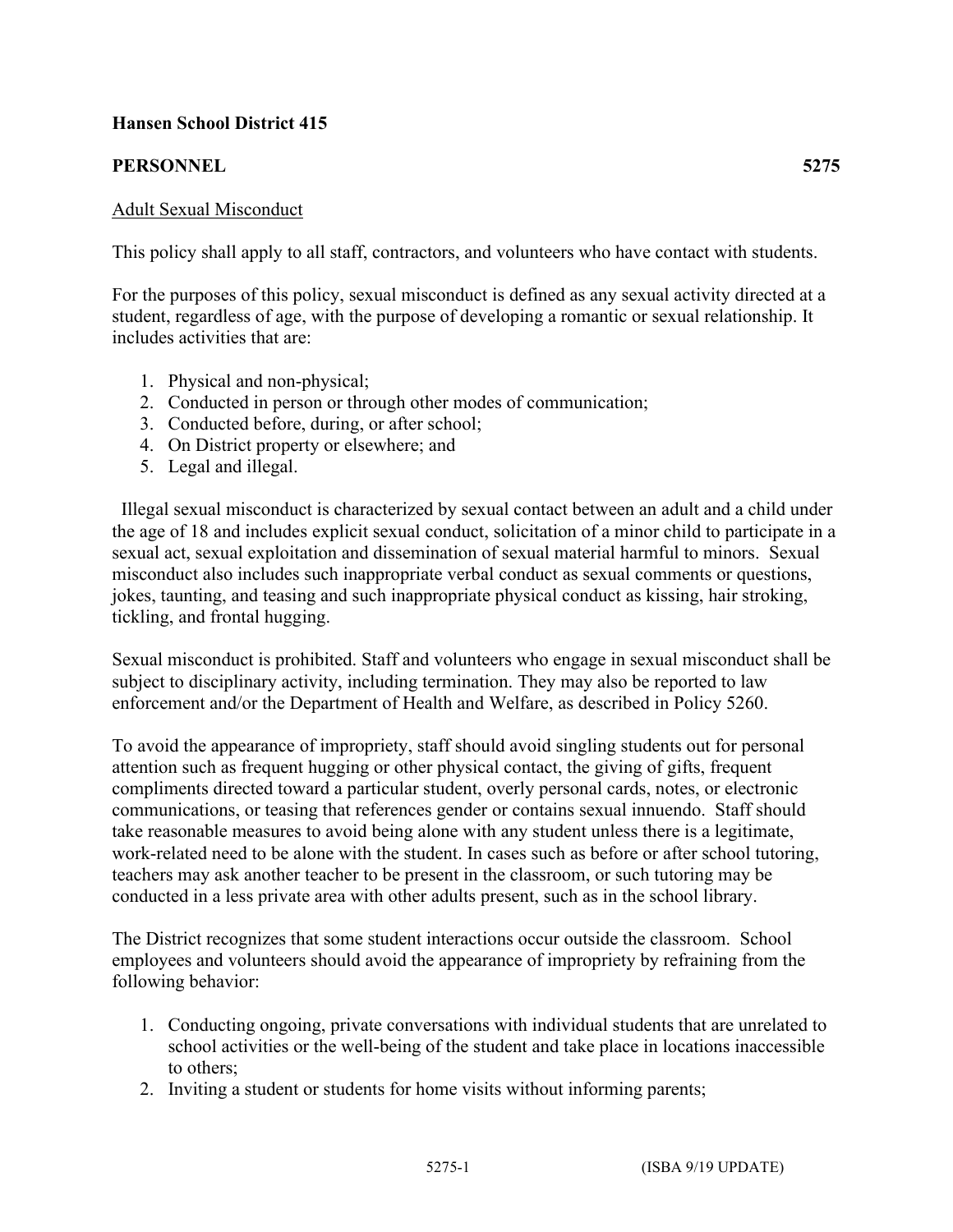- 3. Visiting the homes of students without the knowledge of parents;
- 4. Inviting students for social contact off school grounds without the permission or knowledge of the parents; and
- 5. Transporting students in personal vehicles without the knowledge of parents or supervisors.

### Reporting Sexual Misconduct

Any staff member, contractor, or volunteer who has reasonable cause to believe a staff member, contractor, or volunteer has engaged in misconduct or that any other adult has engaged in sexual misconduct on District property or at a District event shall report the misconduct to his or her supervisor, who shall notify the Superintendent or the Superintendent's designee. The matter shall be investigated in accordance with Policy 3290. Investigation of any report of sexual misconduct shall include an investigation of whether the incident constitutes a violation of Title IX.

The incident shall also be reported to the District Title IX Coordinator to be investigated and addressed in the same manner as a report of sexual harassment.

The individual with reasonable cause to believe sexual misconduct has occurred shall also report the incident in accordance with Policy 5260, if applicable.

### False Reports

Making a knowingly false report of sexual misconduct is prohibited and may result in the termination of a staff member or volunteer who makes such a report or in the suspension or expulsion of a student who makes such a false report.

### Distribution of Policy and Training

This policy shall be posted on the District website and provided to all new employees upon hiring, to all volunteers upon acceptance as volunteers. The employee or volunteer shall sign an acknowledgment, to be retained by the District, indicating that they have received and reviewed a copy of this policy.

The District shall provide training on preventing and reporting sexual misconduct to all staff who have contact with students.

| <b>Cross References:</b> | 3290 | Sexual Harassment/Intimidation of Students                       |
|--------------------------|------|------------------------------------------------------------------|
|                          | 5240 | Sexual Harassment/Sexual Intimidation in the Workplace           |
|                          | 5260 | Abused and Neglected Child Reporting                             |
|                          | 5280 | Professional Standards Commission (PSC) Code of Ethics           |
|                          | 5325 | Employee Use of Social Media Sites, Including Personal Sites     |
| Legal References:        |      | 20 U.S.C. §§ 1681 - 1682 Title IX of the Education Amendments of |
|                          |      | 1972                                                             |